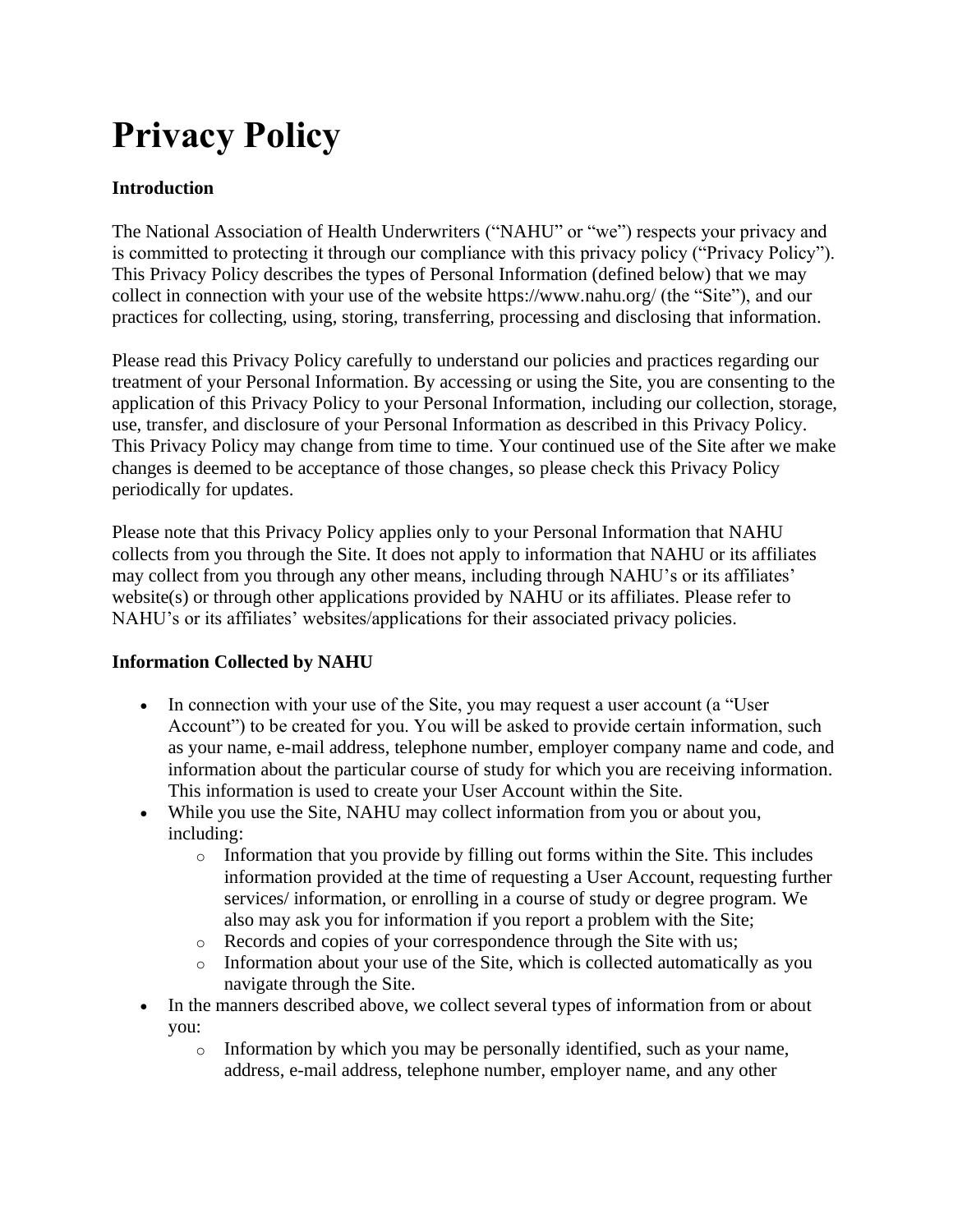information by which you may be contacted online or offline ("Personal Information");

- o Information that relates to you or your business activities but that does not identify you as an individual, such as information about your employer company; and
- o Information about the equipment you use to access our Site, such as your operating system and version, computer, IP address and usage details, and information about how you use the Site.

# **Cookies and GIFs**

As you navigate through and interact with the Site, we may use automatic data collection technologies to collect certain information about your equipment and your actions and patterns on the Site ("User Activity Information"), including (i) details of your use, including traffic data, logs and other communication data and the resources that you access and use and (ii) information about your computer, including your operating system, IP address, and other data.

The User Activity Information that we collect automatically helps us to improve our Site and to deliver a better and more personalized service, including by enabling us to estimate our usage patterns, display information you request in your relevant time zone as appropriate, and recognize you when you return to our Site.

The technologies we use for this automatic data collection may include cookies. A cookie is a small file placed on the hard drive of your device. We use cookies to help analyze Site usage, customize our services, measure Site effectiveness, and promote trust and safety. You may refuse to accept cookies by activating the appropriate setting on your device. However, if you select this setting, you may be unable to use certain features of our Site. Unless you have adjusted your device settings to refuse cookies, our Site will issue cookies when you open the Site on your device. Other companies' use of their cookies is subject to their own privacy policies, not this Privacy Policy. Other companies do not have access to our cookies.

[We do not use automatic data collection technologies to engage in behavioral tracking. As a result, the Site does not respond to "do not track" signals or other similar mechanisms.]

# **How We Use Your Information**

We use information that we collect about you, including any Personal Information, for the following purposes:

- To provide, enhance, improve and develop our Site and our services, including measuring and improving the Site's content and layout;
- To provide you with information or services that you request from us;
- To resolve disputes and troubleshoot problems;
- To prevent potentially unsafe, prohibited, or illegal activities and enforce this Privacy Policy and any applicable licensing agreements between NAHU and relevant third parties and any terms and conditions associated therewith;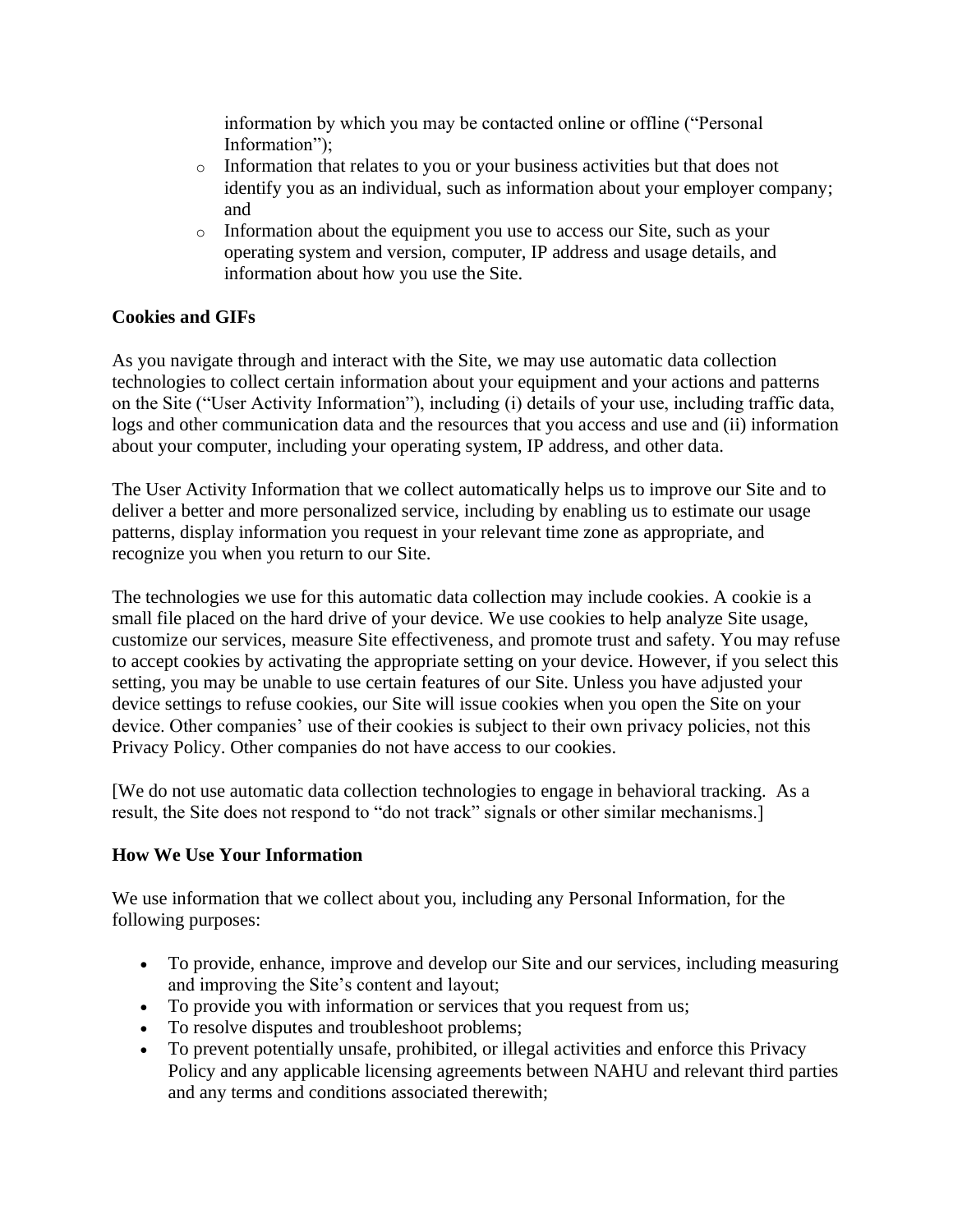- To provide notices to you about your User Account with NAHU;
- To carry out our obligations and enforce our rights arising from any contracts related to the Site and entered into between you and us;
- To notify you about changes to our Site or any services that we offer;
- To fulfill any other purpose for which you provide such information;
- To support maintenance operations for the Site or for the purpose of diagnosing/resolving any problems that might limit/disrupt the quality of users' experience;
- In any other way we may describe when you provide the information; and
- For any other purpose with your consent.

# **Use of Your Information to Communicate with You**

We may use your Personal Information to communicate with you about the Site or your User Account, including by e-mail, text messages, and other forms of communication. In certain cases, you may be able to opt out of receiving such communications.

We may use your Personal Information to respond to communications from you, including responding to your requests for information or updates related to the Site and information provided through the Site. We also may send you administrative communications relating to your User Account, such as communications for the purpose of account recovery or resetting a password. These communications are considered part of your User Account, and you may not be able to opt-out from receiving such communications. We will never e-mail you to ask for your password or other User Account information.

# **Disclosure of Your Information**

We may disclose information that we collect from or about you to fulfill the purpose for which you provided such information, including but not limited to Personal Information:

- To our affiliates:
- To sponsors;
- To third parties, such as contractors, service providers, consultants and other agents ("Service Providers") that provide assistance to our business and the operation and maintenance of the Site. Service Providers with whom we share such information generally are bound by confidentiality obligations, and, unless we tell you differently, our Service Providers do not have any right to use the information we share with them beyond the scope and duration of what is necessary to assist us;

Notwithstanding any other provisions of this Privacy Policy, we also reserve the right to access, preserve, use and disclose any information, including, but not limited to, Personal Information, as we reasonably believe is necessary, in our sole discretion: (i) to respond to legal requirements, including complying with any court order, law or legal process and responding to any government or regulatory request, including responding to law enforcement or other government officials in response to a verified request relating to a criminal investigation or alleged illegal activity; (ii) to enforce or apply our policies and agreements; (iii) to detect, prevent or otherwise address fraud, security, trust and safety or technical issues; (iv) to respond to user support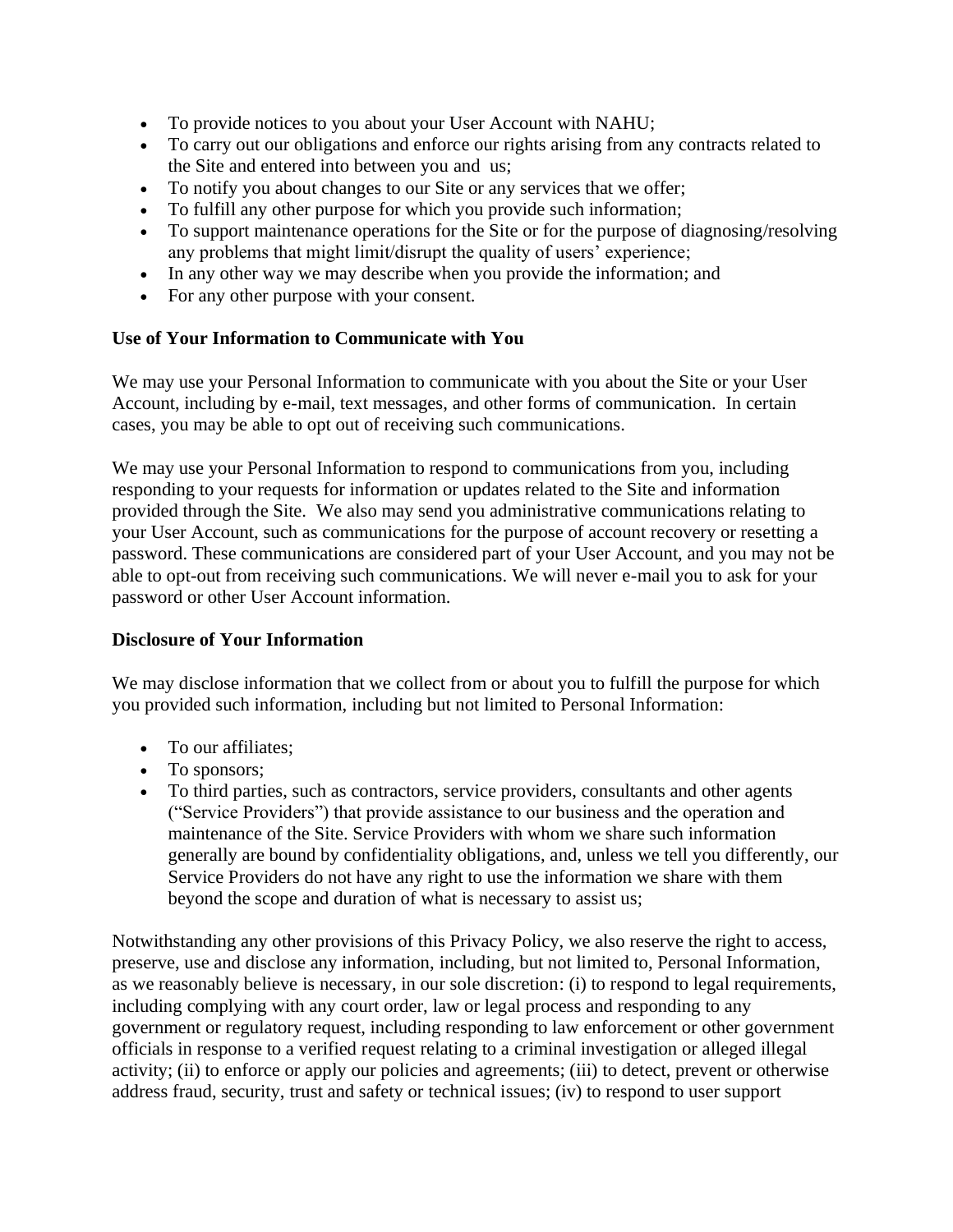requests; or (v) to protect the rights, property, health or safety of NAHU, our users, any third parties or the public in general.

We may create aggregate information about our users and their use of the Site, which information does not identify any particular user. We use this aggregated information to monitor and improve our products. We also may disclose this anonymized, aggregated information to people and entities with which we do business and to market our products and services.

# **Credit Card Information**

The Site will not collect, and does not desire to receive, any credit card information. When necessary for payments related to your order, your credit card information will be collected and processed outside of the Site, by a third-party payment processor. This Privacy Policy does not govern the practices of third-party payment processors, and, if you disclose your information to a third-party payment processor, different rules may apply to its use and disclosure of the information you disclose to such third-party payment processor. You acknowledge that if you provide information to third-party payment processors, that information will be subject to their user agreements, terms and conditions of sale, privacy policies and other applicable policies and agreements, which may differ from this Privacy Policy. We are not responsible for the policies of third-party payment processors.

#### **User Account Information**

You may edit certain information, including your name and the password associated with your User Account, at any time by logging into the Site and visiting your User Account settings. If you wish to edit any other information associated with your User Account, or delete your User Account, please contact us [info@nahu.org](mailto:info@nahu.org)

# **Third Parties**

You may be given the opportunity to elect to access and use third party service or applications ("Third-Party Services") through the Site. This Privacy Policy addresses only NAHU's collection, use and disclosure of information collected by NAHU from you through the Site. It does not apply to the practices of third parties that we do not own, control, employ or manage, including, but not limited to, any Third-Party Services. If you disclose your information to a Third-Party Service, including through the Site, different rules may apply to that third-party's use or disclosure of the information you disclose to that third party. You acknowledge that if you provide information to third parties, that information will be subject to the privacy policies and user agreements associated with those Third-Party Services, which may differ from this Privacy Policy. We are not responsible for the content, user agreements or privacy policies of Third-Party Services.

Some content or applications within the Site are served by third parties, including content providers and application providers. These third parties may use cookies, alone or in conjunction with web beacons or other tracking technologies, to collect information about you when you use